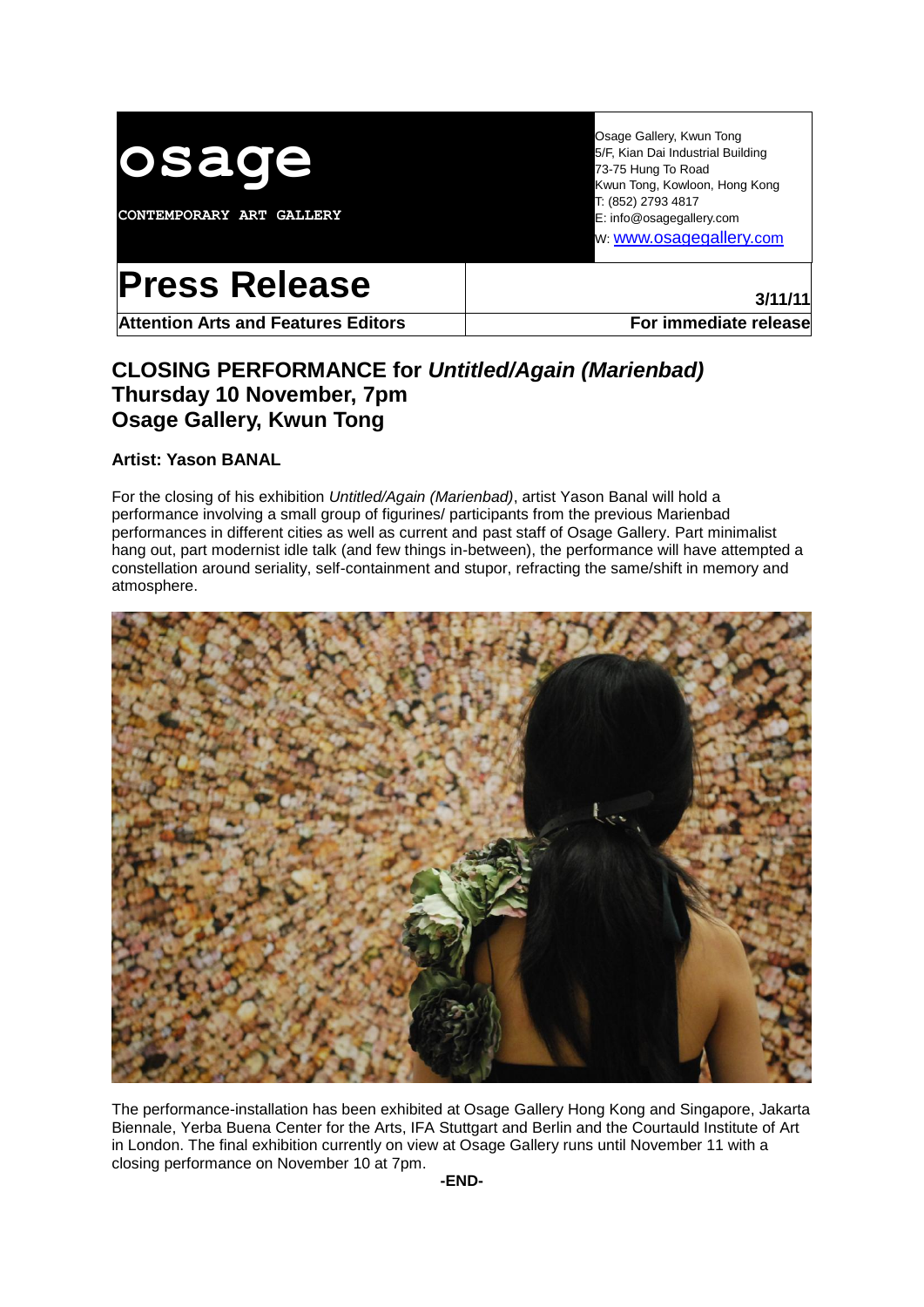| Artist:  | Yason BANAL                                                                             |
|----------|-----------------------------------------------------------------------------------------|
| Venue:   | Osage Gallery, Kwun Tong                                                                |
| Address: | 5/F, Kian Dai Industrial Building, 73-75 Hung To Road, Kwun Tong,<br>Kowloon, Hong Kong |
| Tel:     | (852) 2793 4817                                                                         |
| Date:    | 10 November 2011 (Thursdayy), 7.00pm -9.00pm                                            |

### **ABOUT CLOSING PERFORMANCE FOR** *UNTITLED/AGAIN (MARIENBAD)*

#### **APPENDIX A: ABOUT THE ARTIST**

**Yason Banal**'s work moves between performance, installation, photography, video and text, taking myriad forms and conceptual strategies in order to explore, perhaps even trigger, suppressed associations and links. He obtained a BA in Film at the University of the Philippines, an MFA in Fine Art at Goldsmiths College-University of London, residencies at the Rijksakademie in Amsterdam and AIT in Tokyo, and visiting lectureships at London Metropolitan University and Tokyo National University of Fine Art and Music. His works have been exhibited at Tate Modern, Frieze Art Fair, IFA Berlin, Courtauld Institute of Art, Jakarta Biennale, Guangzhou Triennale, Yerba Buena Center for the Arts, Art Cologne, Singapore Biennale, Oslo Kunsthall and Lopez Museum.

#### **APPENDIX B: PRESS IMAGE**



**Performance at Osage Gallery, Kwun Tong in 2008**